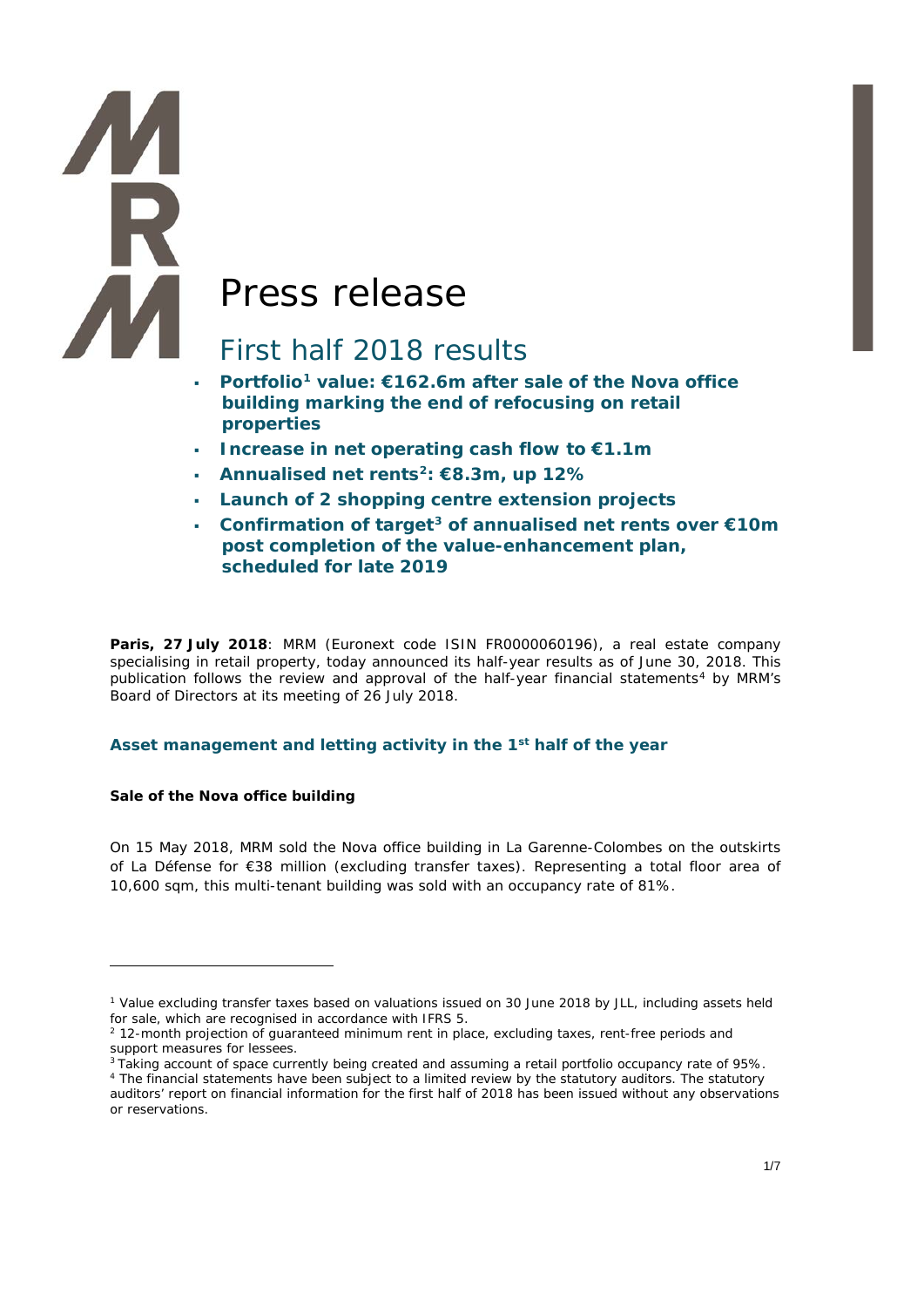This sale of MRM's last office building in operation marks the end of the process initiated in 2013 of gradually refocusing its real estate investment business on the ownership and management of retail properties. This brings the total proceeds of office property sales carried out by MRM since this date to €126 million (excluding transfer taxes).

Following this asset sale, the Office category within MRM's property portfolio now comprises only Urban, a vacant building due to be sold as it stands.

#### **Solid progress in letting operations during the 1st half of the year**

Regarding letting activity during the first half of the year, nine leases (new leases or renewals) were signed, representing an annual rent of €0.8 million.

Ten leases came into effect during the same period, corresponding in particular to the reletting of a several mid-size units: Le Grand Bazar took over the 2,800 sqm high-street unit in Reims, Basic-Fit opened a 1,275 sqm store at Les Halles du Beffroi in Amiens, and retailers V&B and MaxiZoo now occupy 1,400 sqm within Aria Parc in Allonnes. These leases took effect on a staggered basis between February and the end of June 2018.

Good progress of letting activity in the first half of the year resulted in a sharp increase in the occupancy rate to 83% at 1 July 2018 compared with 76% at 1 January 2018. As a result, annualised net rents<sup>2</sup> rose by 12% to €8.3 million at 1 July 2018 compared with €7.4 million at 1 January 2018.

# **Asset portfolio of €162.6 million at end-June 2018**

The value of **MRM's portfolio** was €162.6 million at 30 June 2018, down 18.5% compared with €199.6 million at 31 December 2017. This fall is due to the sale of the Nova building in May 2018. On a like-for-like basis<sup>[5](#page-1-0)</sup>, the value of the portfolio rose by 0.2%, reflecting the slight increase in value of retail properties.

The value of **retail properties**, which was €159.5 million at 30 June 2018, rose by 0.4% compared with €159.0 million at end-December 2017. On a like-for-like basis, i.e. adjusted for the sale of the freehold of a garden centre during the period, this represents an increase of 0.5%.

Investments over the first half of the year totalled €5.5 million, corresponding to the launch of the two largest projects still to be committed. This concerns:

- The partial redevelopment and 2,600 sqm extension of the Valentin shopping centre near Besançon, due to be completed at the end of 2019;
- The 2,300 sqm extension programme at Aria Parc in Allonnes to create a mid-size store to be taken up by Maison Dépôt at the end of 2018.

<span id="page-1-0"></span><sup>5</sup> Change in portfolio adjusted for asset sales carried out since 1 January 2018.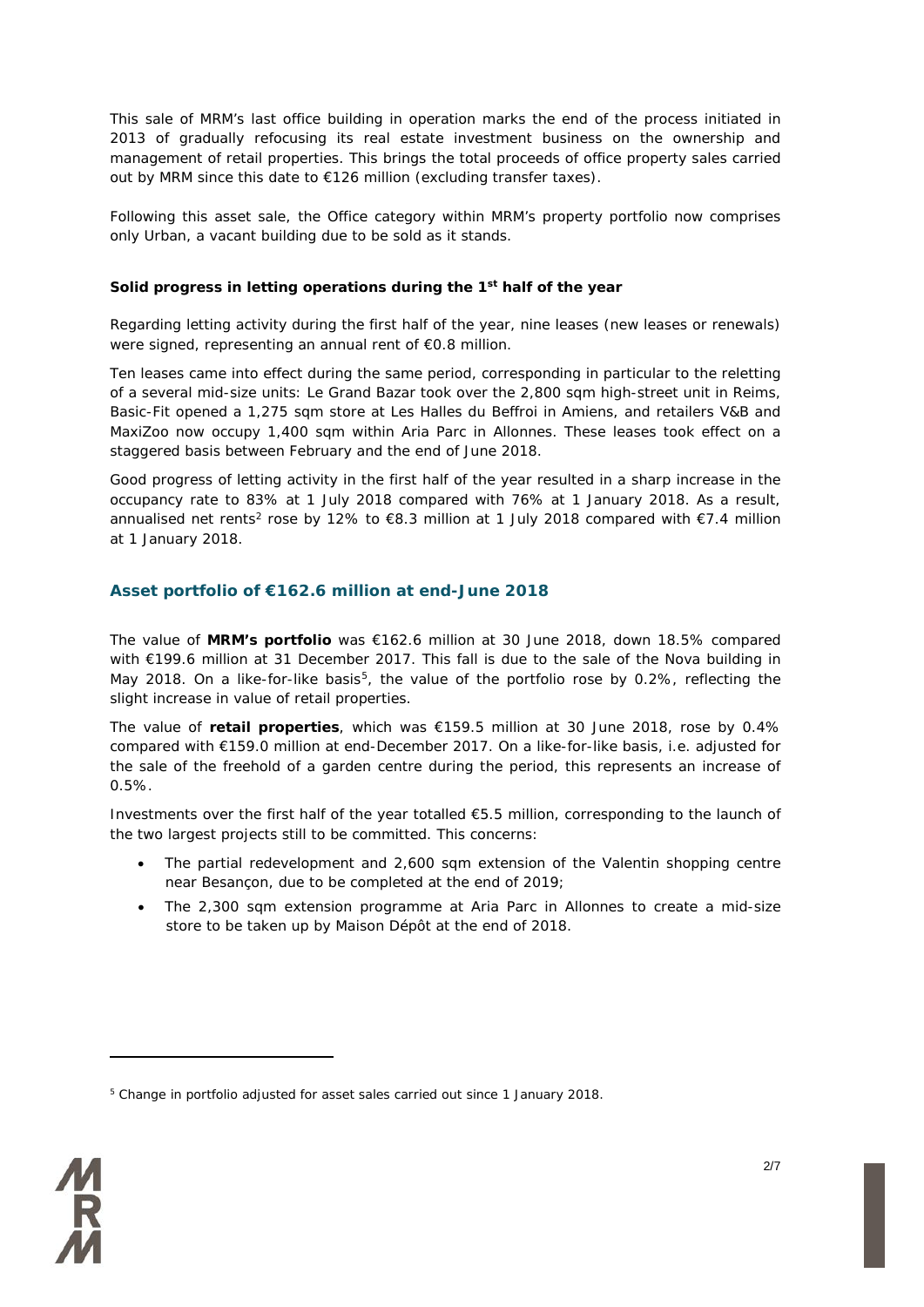# **Rental income and net income**

| <b>Consolidated revenues</b><br>€m | H1 2018<br>€m | H1 2017<br>€m | Change<br>(reported) | Change<br>like-for-like <sup>6</sup> |
|------------------------------------|---------------|---------------|----------------------|--------------------------------------|
| Retail                             | 4.3           | 4.5           | $-5.9\%$             | $-6.9\%$                             |
| <b>Offices</b>                     | 0.8           | 1.1           | $-30.4%$             | $+2.5%$                              |
| <b>Gross rental income</b>         | 5.1           | 5.7           | $-10.8%$             | $-5.6\%$                             |
| Non-recovered property<br>expenses | (1.8)         | (2.1)         | $-12.7%$             |                                      |
| Net rental income                  | 3.2           | 3.6           | $-9.7%$              |                                      |

Gross rental income for the first half of the year totalled €5.1 million, down 10.8% relative to the first half of 2017, mainly due to the sale of the Nova building during the period (15 May 2018) and the temporary drop in the retail occupancy rate. On a like-for-like basis, gross rental income fell by 5.6%.

Gross rental income from retail properties came to €4.3 million in the first half of 2018. This 5.9% fall relative to the year-earlier period was due to:

- The negative effect of the vacating of three mid-size units representing a total of 6,000 sqm (termination notices received in 2017 for the Reims property, Aria Parc in Allonnes and Les Halles du Beffroi in Amiens). Leases were signed during the first half of the year for two of these units , but because of the date they take effect, the impact on rental income for the period was only partial;
- . The positive impact of leases corresponding in particular to the 1,050 sqm of retail space created within Carré Vélizy (taking effect in the second half of 2017) and the 1,000 sqm units let to Freeness since end-2017 by Freeness at Le Passage de la Réunion in Mulhouse;
- . Rent paid by the tenant of the 1,500 sqm unit acquired in June 2017 within Aria Parc. Not taking account of this acquisition, revenues for the retail property portfolio fell by 6.9% like-for-like compared with the first half of 2017.

Office rental income reflects rents received from tenants of the Nova building until 15 May 2018, when the property was sold.

Non-recovered property expenses decreased further in the first half of 2018, benefiting from the lower vacancy rate for retail properties, cost-cutting efforts and the higher occupancy rate for Nova.

Net rental income came to €3.2 million compared with €3.6 million in the first half of 2017.

Operating expenses fell sharply, mainly thanks to the end of the CBRE Global Investors contract in the third quarter of 2017, down 18.6% at €1.4 million. While MRM benefited from net reversals of provisions of €0.5 million in the first half of 2017, provisions net of reversals totalled €0.4 million in the first half of 2018.

<span id="page-2-0"></span><sup>6</sup> Revenues are calculated on a like-for-like basis by deducting the rental income generated by acquired assets from the revenues reported for the current year and deducting the rental income generated from assets sold from the revenues reported for the previous year.

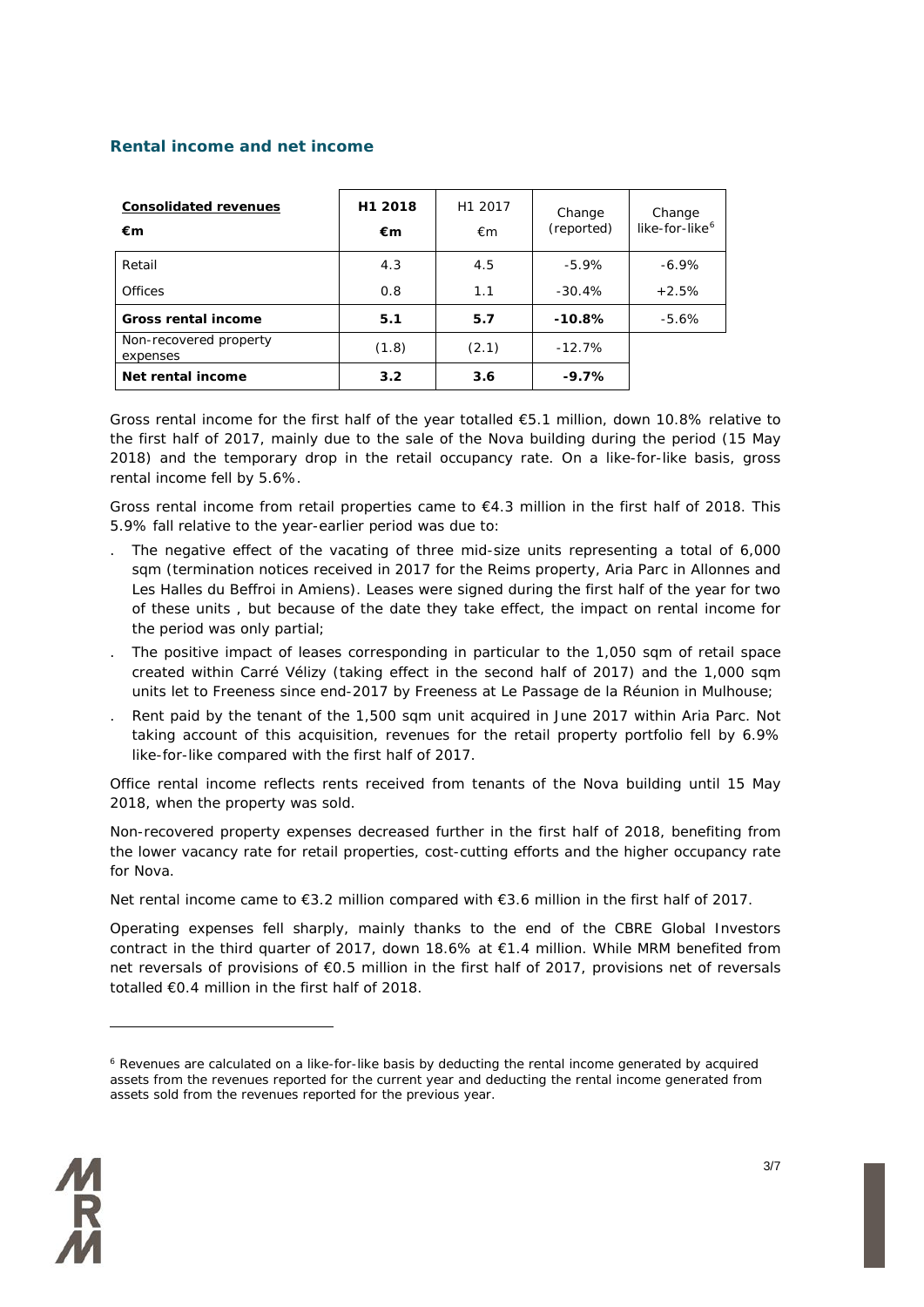Meanwhile, other operating income and expense increased from  $-\epsilon 1.1$  million<sup>[7](#page-3-0)</sup> to  $+\epsilon 0.2$ million. As a result, operating income before asset sales and change in fair value increased to €1.6 million compared with €1.2 million a year earlier.

Including investments for the period and taking account of the higher yield applied by expert appraisers at the end of the first half of the year, MRM recorded a negative change in the fair value of its portfolio of €5.2 million.

Consequently, despite an 11.9% reduction in cost of net debt, MRM posted a consolidated net loss of €4.9 million for the first half of 2018, compared with a loss of €2.6 million in the first half of 2017.

The simplified income statement is attached in an appendix.

# **Increase in net operating cash flow**

| Net operating cash flow 8<br>€m    | H <sub>1</sub> 2018 | H <sub>1</sub> 2017 |
|------------------------------------|---------------------|---------------------|
| Net rental income                  | 3.2                 | 3.6                 |
| Operating expenses                 | (1.4)               | (1.8)               |
| Other operating income and expense | 0.2                 | (1.1)               |
| <b>EBITDA</b>                      | 2.0                 | 0.7                 |
| Net cost of debt                   | (0.8)               | (1.0)               |
| Net operating cash flow            | 1.1                 | (0.3)               |

EBITDA rose from €0.7 million in the first half of 2017 to €2.0 million in the first half of 2018 despite the decline in net rental income. This improvement was thanks to lower operating expenses and the recognition of a net amount of  $\epsilon$ 0.2 million in other operating income, compared with a net amount of  $E1.1$  million in other operating expenses<sup>7</sup> that affected the financial statements for the first half of 2017.

Net cost of debt decreased to €0.8 million from €1.0 million in the first half of 2017.

Consequently, net operating cash flow was €1.1 million compared with -€0.3 million in the first half of 2017. Adjusted for non-recurring items, net operating cash flow was also up at €1.0 million in the first half of 2018 compared with €0.8 million in the first half of 2017.

# **Solid financial position**

Gross financial debt decreased from €95.3 million at 31 December 2017 to €72.3 million at 30 June 2018. This significant reduction was due to the repayment of the  $E$ 22.0 million loan from SCOR following the sale of the Nova building.

<span id="page-3-1"></span><span id="page-3-0"></span> $8$  Net operating cash flow = consolidated net income before tax adjusted for non-cash items.



<sup>7</sup> Including the payment of deferred registration fees relating to the acquisition of Urban in 2007 and eviction compensation paid to a tenant.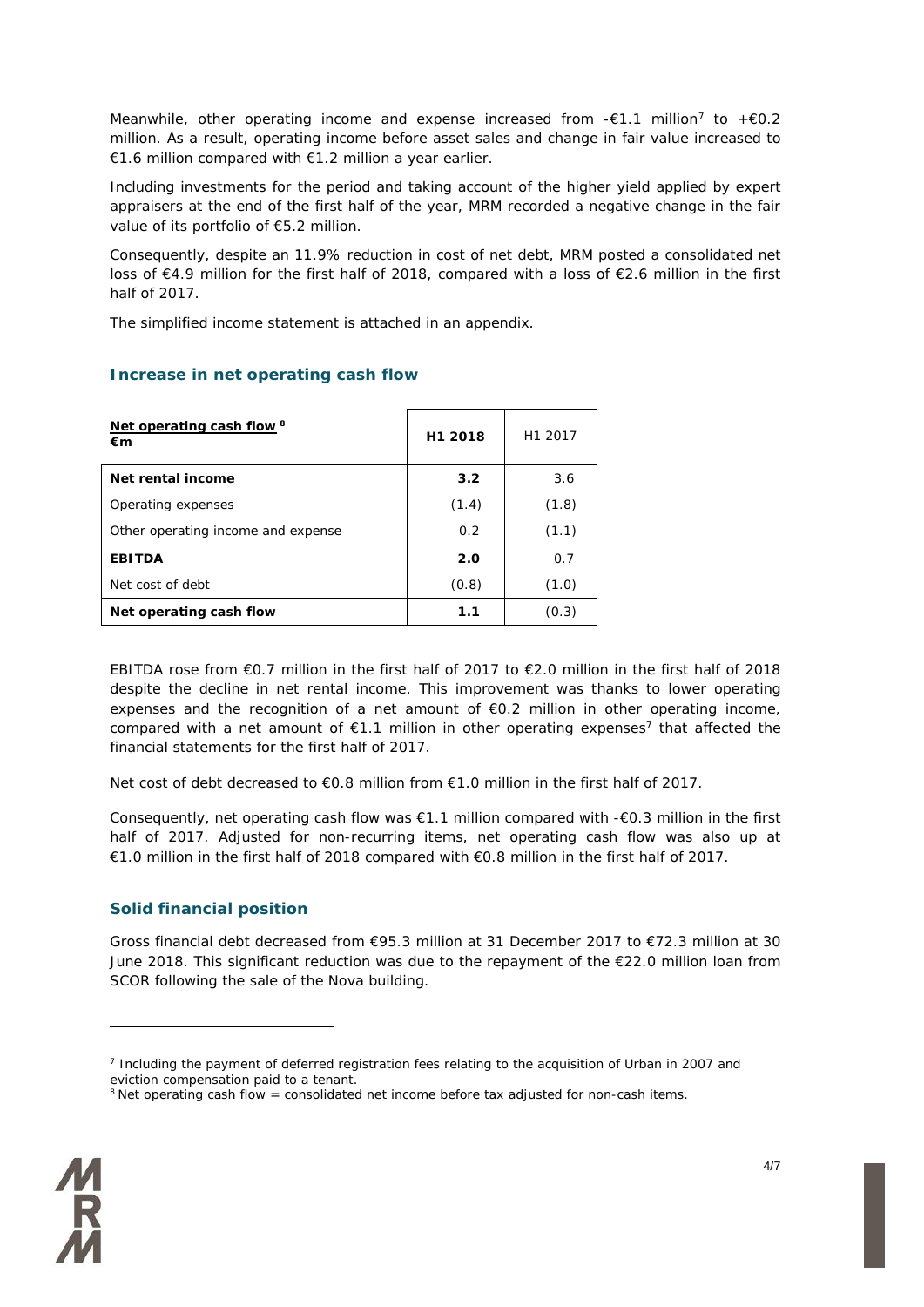Consequently, and taking account of the refinancing operations carried out by MRM in the fourth quarter of 2017, no significant loan repayments are due before the end of 2021.

At the end of June 2018, MRM had cash and cash equivalents of €18.5 million compared with €13.3 million at 31 December 2017.

Net debt therefore stood at €53.8 million at 30 June 2018 compared with €81.9 million at 31 December 2017. The net LTV ratio was 33.1% compared with 41.0% six months earlier.

As a result in particular of the dividend<sup>[9](#page-4-0)</sup> paid in respect of 2017 ( $\epsilon$ 4.8 million), net operating cash flow generated during the year (€1.1 million) and the change in the fair value of properties (-€5.2 million), EPRA NNNAV was €108.2 million, down 8.3% relative to 31 December 2017 (€118.0 million). Adjusted for the dividend payout in respect of 2017, EPRA NNNAV fell by 4.4%

| Net asset value        | 30.06.2018         |                | 31.12.2017   |                |
|------------------------|--------------------|----------------|--------------|----------------|
|                        | <b>Total</b><br>€m | Per share<br>€ | Total<br>€m  | Per share<br>€ |
| <b>EPRA NNNAV</b>      | 108.2              | 2.48           | 118.0        | 2.70           |
| <b>Replacement NAV</b> | 119.4              | 2.74           | 133.2        | 3.05           |
| Number of shares       | 12, 717, 001       |                | 12, 722, 001 |                |

*(adjusted for treasury stock) 43,617,801 43,632,801*

# **Outlook**

MRM is continuing to carry on the investment plan dedicated to its retail portfolio. This plan, which concerns seven of the nine retail properties in the portfolio, includes a total of 6,900 sqm of additional space, of which 2,000 sqm has already been completed.

Three programmes have already been completed: the refurbishment of Les Halles du Beffroi in Amiens, the partial redevelopment and renovation of the Sud Canal shopping centre in Saint-Quentin-en-Yvelines, and the extension of retail space at the Carré Vélizy mixed-use complex in Vélizy-Villacoublay.

During the first half of the year, MRM committed a total of  $E$ 20.4 million in investment corresponding primarily to extension projects at the Valentin shopping centre and Aria Parc in Allonnes, which will result in the creation of a total of 4,900 sqm of additional space, representing a 6% increase in the total space at end-June 2018 of the retail property portfolio (84,000 sqm). MRM also launched the more modest renovation project at La Galerie du Palais in Tours. At end-June 2018, a total of €34 million was committed in respect of the valueenhancement plan, while the total investment budget is still estimated at €35 million over the 2016-2019 period.

Taking account rents on additional space and assuming a retail portfolio occupancy rate of 95%, MRM confirms its target of total annualised net rents<sup>2</sup> of over €10 million at the end of the value-enhancement plan, scheduled for late 2019 (excluding acquisitions or asset sales).

<span id="page-4-0"></span><sup>9</sup> Distribution of premiums.

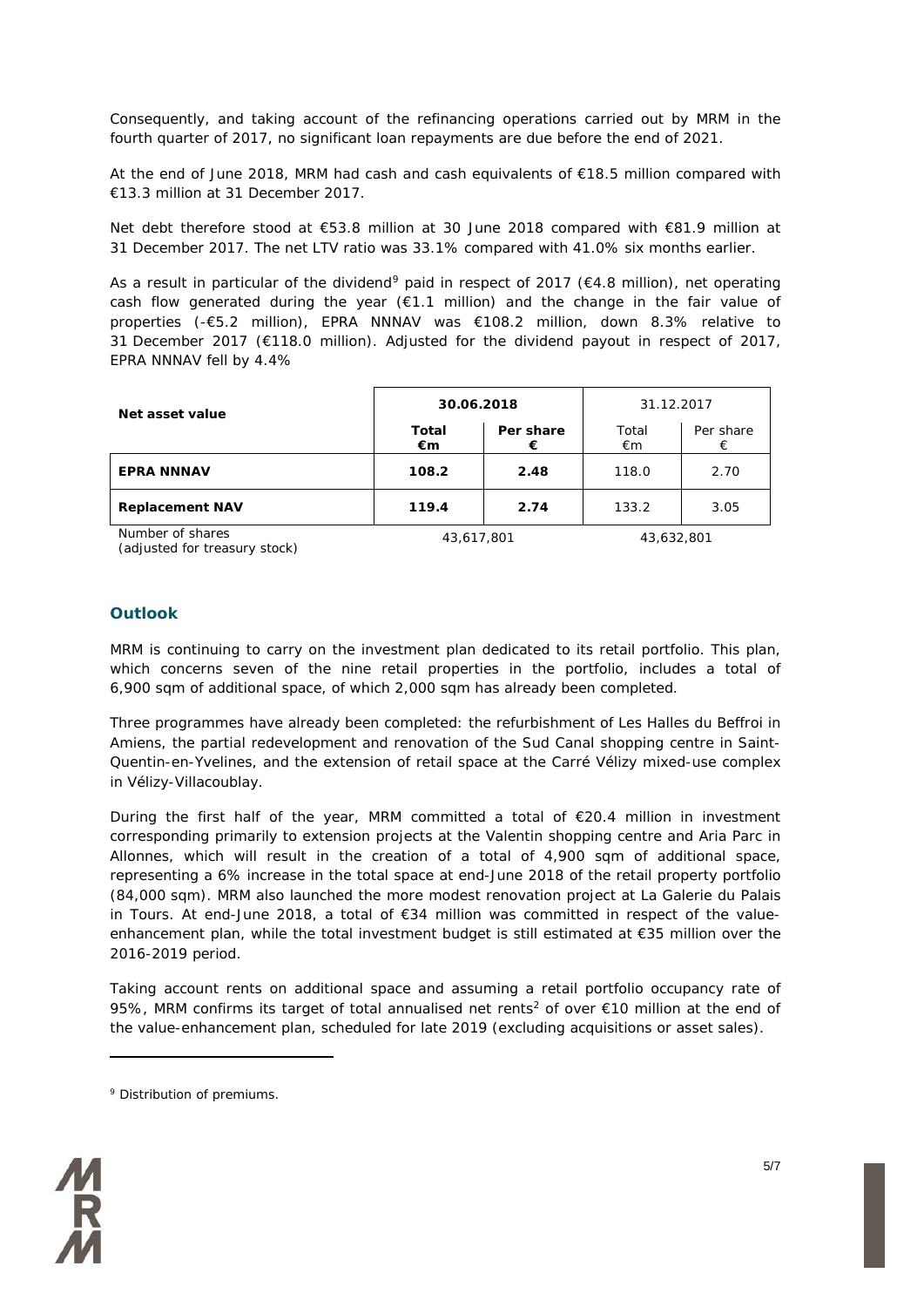# **Calendar**

Revenues for the third quarter of 2018 are due out on 9 November 2018 before market opening.

#### **About MRM**

MRM is a listed real estate investment company that owns and manages a portfolio in France consisting primarily of retail properties across several regions of France. Its majority shareholder is SCOR SE, which owns 59.9% of share capital. MRM is listed in Compartment C of Euronext Paris (ISIN: FR0000060196 - Bloomberg code: MRM:FP – Reuters code: MRM.PA). MRM opted for SIIC status on 1 January 2008.

#### **For more information:**

**MRM** 5, avenue Kléber 75795 Paris Cedex 16 France T +33 (0)1 58 44 70 00 relation\_finances@mrminvest.com Isabelle Laurent, **DDB Financial** T +33 (0)1 53 32 61 51 M +33 (0)6 42 37 54 17 isabelle.laurent@ddbfinancial.fr

**Website: www.mrminvest.com**